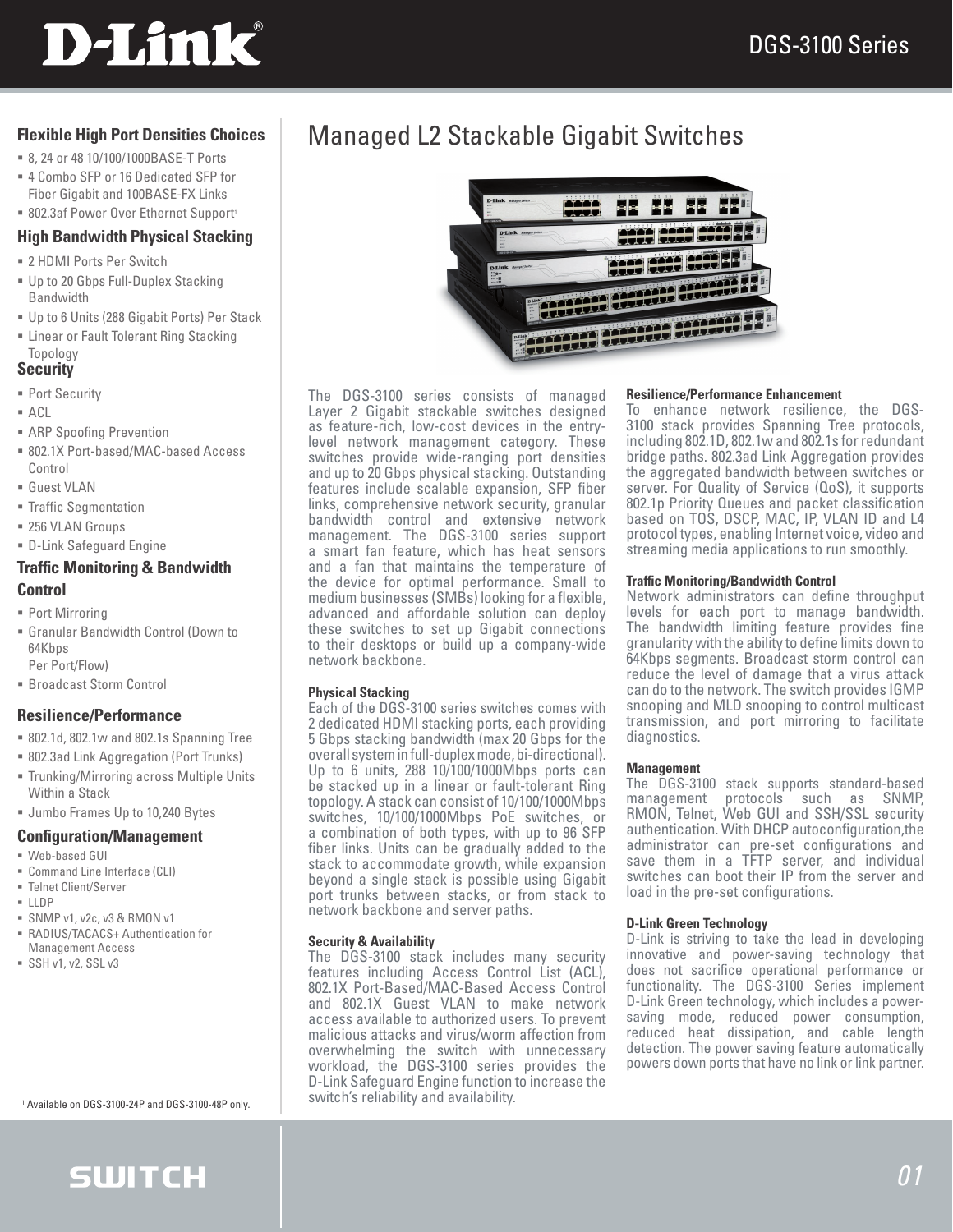## DGS-3100 Series



| <b>Technical Specifications</b> |                                           | DGS-3100-24TG                                                                             | DGS-3100-24                                       | DGS-3100-24P                                       |  |
|---------------------------------|-------------------------------------------|-------------------------------------------------------------------------------------------|---------------------------------------------------|----------------------------------------------------|--|
|                                 |                                           |                                                                                           |                                                   |                                                    |  |
|                                 |                                           | - 2000                                                                                    |                                                   | ----                                               |  |
|                                 |                                           |                                                                                           |                                                   |                                                    |  |
|                                 | 10/100/1000BASE-T Ports                   | 8                                                                                         | 24                                                | 24                                                 |  |
|                                 | Combo SFP                                 |                                                                                           | 4                                                 | 4                                                  |  |
| Interface                       | Dedicate SFP                              | 16                                                                                        |                                                   |                                                    |  |
|                                 | RS-232 Console Port                       | Yes                                                                                       | Yes                                               | Yes                                                |  |
|                                 | <b>Optional Redundant</b><br>Power Supply | <b>DPS-200</b>                                                                            | <b>DPS-200</b>                                    | <b>DPS-600</b>                                     |  |
|                                 | <b>HDMI Stacking Ports</b>                | $\overline{2}$                                                                            | $\overline{2}$                                    | $\overline{2}$                                     |  |
| Stacking                        | Number of Unit Per Stack<br>(Max)         | 6                                                                                         | 6                                                 | 6                                                  |  |
|                                 | <b>Bandwidth Topology</b>                 | Up to 10 Gbps (Linear Topology)<br>Up to 20 Gbps (Bi-Directional Redundant Ring Topology) |                                                   |                                                    |  |
| Power Over<br><b>Ethernet</b>   | 802.3af PoE Support                       |                                                                                           |                                                   | Per 10/100/1000BASE-T Port                         |  |
|                                 | Power Provision Per Port<br>(Max.)        |                                                                                           |                                                   | 15.4 W                                             |  |
|                                 | <b>System PoE Power</b><br><b>Budget</b>  |                                                                                           |                                                   | 370W                                               |  |
|                                 | Auto Power/Device<br>Discovery            |                                                                                           |                                                   | $\sqrt{}$                                          |  |
|                                 | <b>Over-Current Protection</b>            |                                                                                           |                                                   | $\sqrt{}$                                          |  |
|                                 | <b>Switch Capacity</b>                    | 68 Gbps                                                                                   | 68 Gbps                                           | 68 Gbps                                            |  |
|                                 | 64-Byte Packet<br><b>Forwarding Rate</b>  | 50.60 Mpps                                                                                | 50.60 Mpps                                        | 50.60 Mpps                                         |  |
| Performance                     | <b>MAC Address Table Size</b>             | 8K                                                                                        | 8K                                                | 8K                                                 |  |
|                                 | Packet Buffer                             | 768 KB                                                                                    | 768 KB                                            | 768 KB                                             |  |
|                                 | Jumbo Frame (Max.)                        | 10,240 Bytes                                                                              | 10,240 Bytes                                      | 10,240 Bytes                                       |  |
|                                 | Power Input                               | 100 to 240 V AC, 50-60 Hz Internal                                                        |                                                   |                                                    |  |
|                                 | Power Consumption                         | 26.5 W <sup>2</sup>                                                                       | 37.9 W <sup>2</sup>                               | 482W                                               |  |
| Physical &<br>Environmental     | <b>Dimensions</b>                         | 440 x 210 x 44 mm<br>(17.32 x 8.27 x 1.73 inches)                                         | 440 x 210 x 44 mm<br>(17.32 x 8.27 x 1.73 inches) | 440 x 310 x 44 mm<br>(17.32 x 12.20 x 1.73 inches) |  |
|                                 | Weight                                    | 2.95 kg (6.50 pounds)                                                                     | 3.04 kg (6.70 pounds)                             | 5.58 kg (12.30 pounds)                             |  |
|                                 | <b>Heat Dissipation</b>                   | 90.4 BTU/hr <sup>2</sup>                                                                  | 129.2 BTU/hr <sup>2</sup>                         | 1643.6 BTU/hr                                      |  |
|                                 | <b>MTBF</b>                               | 195,655 hrs                                                                               | 212,377 hrs                                       | 117,136 hrs                                        |  |
|                                 | <b>Operating Temperature</b>              | 0 to 45 °C (32 to 113 °F)                                                                 | 0 to 45 °C (32 to 113 °F)                         | 0 to 40 °C (32 to 104 °F)                          |  |
|                                 | Storage Temperature                       | -10 to 70 °C (-14 to 158 °F)                                                              |                                                   |                                                    |  |
|                                 | <b>Operating Humidity</b>                 |                                                                                           | 10% to 90% non-condensing                         |                                                    |  |
|                                 | <b>Storage Humidity</b>                   | 5% to 90% non-condensing                                                                  |                                                   |                                                    |  |
|                                 | EMI/EMC                                   | FCC Class A, ICES-003 Class A, CE, C-Tick, VCCI Class A                                   |                                                   |                                                    |  |
|                                 | Safety                                    | cUL, CB                                                                                   |                                                   |                                                    |  |

*2 The value is based on the B1 hardware version.*

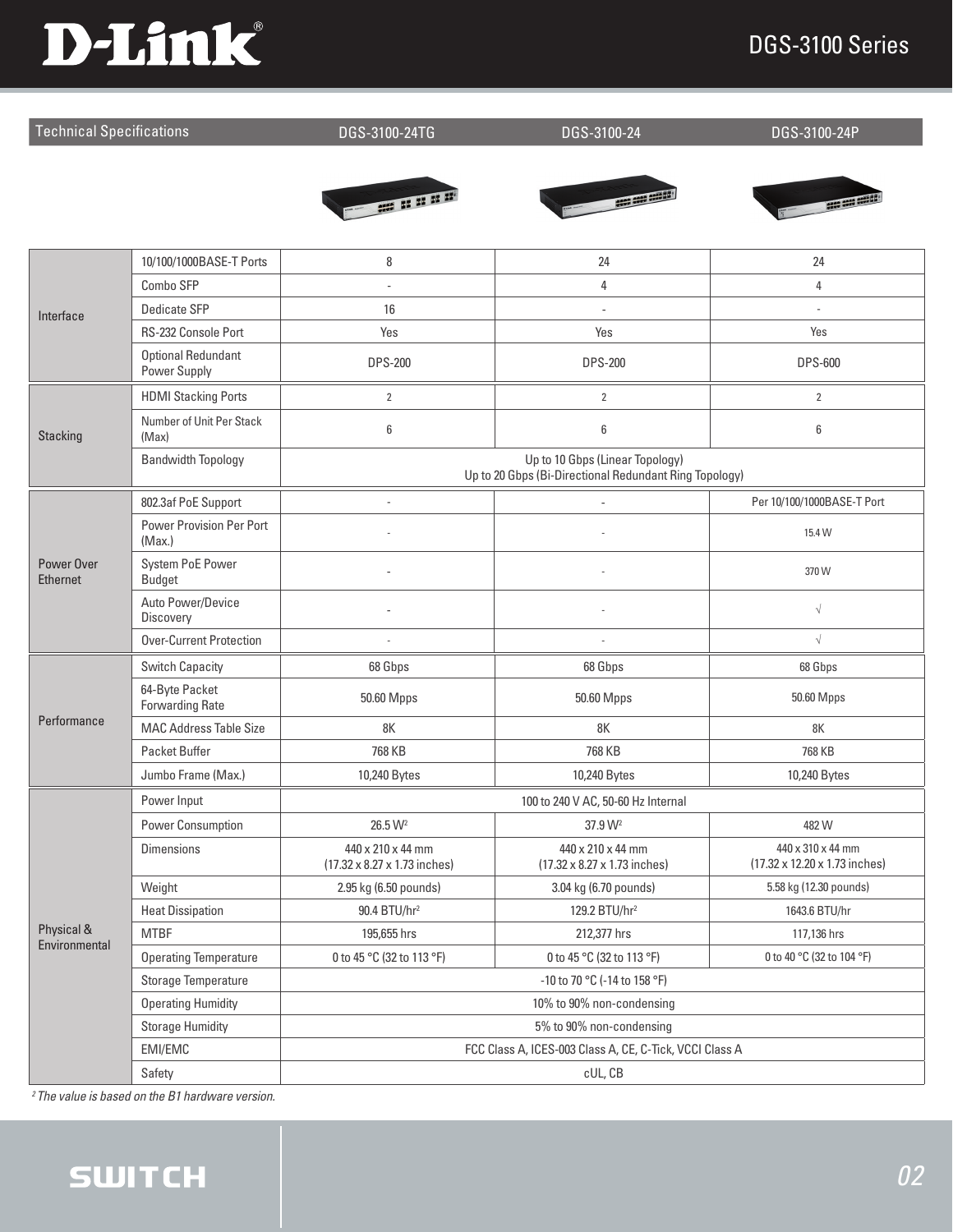## DGS-3100 Series



### Technical Specifications DGS-3100-48 DGS-3100-48P





| Interface                     | 10/100/1000BASE-T Ports                   | 48                                                                                        | 48                                                 |  |
|-------------------------------|-------------------------------------------|-------------------------------------------------------------------------------------------|----------------------------------------------------|--|
|                               | Combo SFP                                 | 4                                                                                         | $\overline{4}$                                     |  |
|                               | <b>Dedicate SFP</b>                       | $\sim$                                                                                    |                                                    |  |
|                               | RS-232 Console Port                       | $\sqrt{}$                                                                                 | $\sqrt{}$                                          |  |
|                               | <b>Optional Redundant</b><br>Power Supply | <b>DPS-500</b>                                                                            | <b>DPS-600</b>                                     |  |
| <b>Stacking</b>               | <b>HDMI Stacking Ports</b>                | $\overline{2}$                                                                            | $\overline{2}$                                     |  |
|                               | Number of Unit Per Stack<br>(Max)         | 6                                                                                         | 6                                                  |  |
|                               | <b>Bandwidth Topology</b>                 | Up to 10 Gbps (Linear Topology)<br>Up to 20 Gbps (Bi-Directional Redundant Ring Topology) |                                                    |  |
|                               | 802.3af PoE Support                       | $\overline{\phantom{a}}$                                                                  | Per 10/100/1000BASE-T Port                         |  |
| Power Over<br><b>Ethernet</b> | Power Provision Per Port<br>(Max.)        |                                                                                           | 15.4W                                              |  |
|                               | <b>System PoE Power</b><br><b>Budget</b>  |                                                                                           | 370W                                               |  |
|                               | Auto Power/Device<br>Discovery            |                                                                                           | $\sqrt{ }$                                         |  |
|                               | <b>Over-Current Protection</b>            |                                                                                           | $\sqrt{}$                                          |  |
|                               | <b>Switch Capacity</b>                    | 116 Gbps                                                                                  | 116 Gbps                                           |  |
|                               | 64-Byte Packet<br><b>Forwarding Rate</b>  | 86.31Mpps                                                                                 | 86.31 Mpps                                         |  |
| Performance                   | <b>MAC Address Table Size</b>             | 8K                                                                                        | 8K                                                 |  |
|                               | Packet Buffer                             | 1.5 MB                                                                                    | 1.5 MB                                             |  |
|                               | Jumbo Frame (Max.)                        | 10,240 Bytes                                                                              | 10,240 Bytes                                       |  |
|                               | Power Input                               | 100 to 240 VAC, 50-60 Hz Internal                                                         |                                                    |  |
|                               | Power Consumption                         | 77.4 W <sup>2</sup>                                                                       | 539 W                                              |  |
|                               | <b>Dimensions</b>                         | 440 x 310 x 44 mm<br>(17.32 x 12.20 x 1.73 inches)                                        | 440 x 430 x 44 mm<br>(17.32 x 16.92 x 1.73 inches) |  |
|                               | Weight                                    | 5.50 kg (12.13 pounds)                                                                    | 7.43 kg (16.38 pounds)                             |  |
|                               | <b>Heat Dissipation</b>                   | 263.9 BTU/hr <sup>2</sup>                                                                 | 1838 BTU/hr                                        |  |
| Physical &                    | <b>MTBF</b>                               | 103,924 hrs                                                                               | 96,648 hrs                                         |  |
| Environmental                 | <b>Operating Temperature</b>              | 0 to 45 °C (32 to 113 °F)                                                                 | 0 to 40 °C (32 to 104 °F)                          |  |
|                               | Storage Temperature                       | -10 to 70 °C (-14 to 158 °F)                                                              |                                                    |  |
|                               | <b>Operating Humidity</b>                 | 10% to 90% non-condensing                                                                 |                                                    |  |
|                               | <b>Storage Humidity</b>                   | 5% to 90% non-condensing                                                                  |                                                    |  |
|                               | EMI/EMC                                   | FCC Class A, ICES-003 Class A, CE, C-Tick, VCCI Class A                                   |                                                    |  |
|                               | Safety                                    | cUL, CB                                                                                   |                                                    |  |

*2 The value is based on the B1 hardware version*

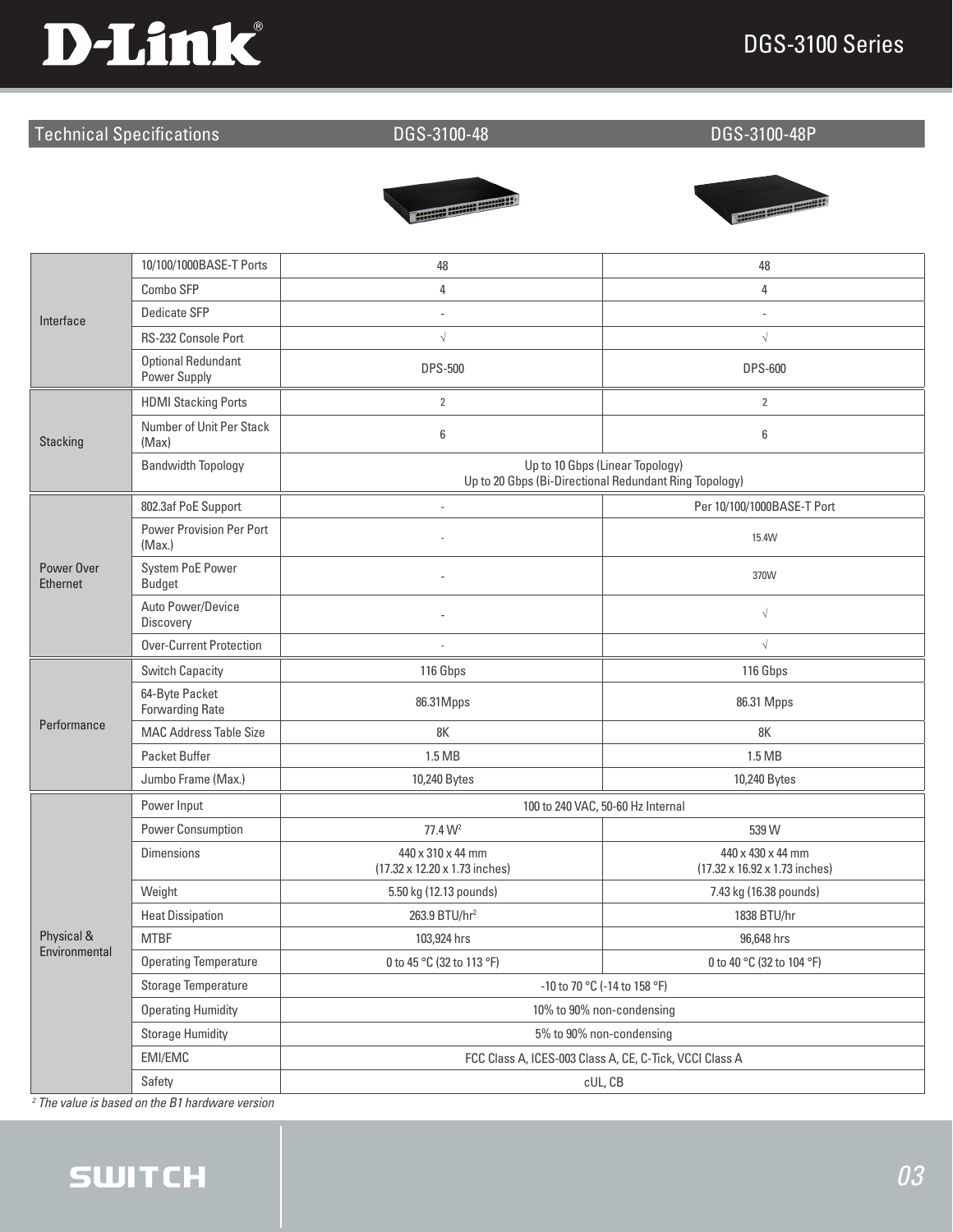# **D-Link**

*04*

### **L2 Features**

- MAC Address Table: 8K
- **Flow Control** 
	- 802.3x Flow Control
	- **HOL Blocking Prevention**
- **Jumbo Frames up to 10,240 Bytes**
- IGMP Snooping
	- **IGMP v1/v2 Snooping**
	- Support 256 groups
	- **IGMP Snooping Fast Leave**
- **MLD Snooping** 
	- $MLD v1/v2$  Snooping
	- Support 128 groups
- **Spanning Tree** 
	- 802.1D STP
	- 802.1w RSTP
	- 802.1s MSTP
	- Per port/per device BPDU filtering
- **ELoopback Detection**
- 802.3ad Link Aggregation
	- Max. 32 Groups per device/8 Ports per group
- Port Mirroring
	- Support One-to-One
	- Many-to-One

### **VLAN**

- **ELAN** Group
	- $Max.$  256 Static VLAN Groups
- 802.1Q Tagged VLAN
- GVRP
	- Max. 256 Dynamic VLAN Groups
- **VLAN Trunking**

### **QoS (Quality of Service)**

- 802.1p Class of Service
	- 4 queues
- Queue Handling
	- **Strict**
	- Weighted Round Robin (WRR)

**SWITCH** 

- $\blacksquare$  Strict + WRR
- CoS based on
	- Switch Port
	- VLAN ID
	- 802.1p Priority Queues
	- MAC Address
	- **Ether Type**
	- **IPv4 Address**

### Software Features

- DSCP
- TCP/UDP Port
- Bandwidth Control
	- **Port-based (Ingress, min. granularity 3500Kbps;** Egress, min. granularity 64Kbps)
	- Flow-based (Ingress, min. granularity 64Kbps

### **Access Control List (ACL)**

- Max. 15 profiles
- Max. 240 rules shared by all profiles
- ACL Based on
	- 802.1p Priority
	- VLAN ID
	- **Ether Type**
	- **MAC Address**
	- **IPv4 Address**
	- DSCP
	- **Protocol Type**
	- TCP/UDP Port Number
- Time-based ACL

### **Security**

- $SSH v2$
- $SSL v3$
- **ARP Spoofing Prevention**
- **Port Security: up to 16 MAC address per port**
- Broadcast/Multicast/Unicast Storm Control
- D-Link Safeguard Engine

### **AAA**

- Microsoft<sup>®</sup> NAP
	- Support DHCP NAP
- 802.1X
- Port-Based Access Control
- MAC-Based Access Control (MAC)
- Guest VLAN
- Authentication for Management Access Support RADIUS/TACACS+

### **D-Link Green**

- Power Savings by Link Status
- **Power Savings by Cable Length**

### **Management**

- Web-based GUI
- Command Line Interface (CLI)
- Telnet Server/Client
- **FTP Client**

### $\blacksquare$ LDP

- DHCP Relay Option 82
- $SNNP v1/v2c/v3$
- SNMP Trap
- **System Log**
- $RMONv1$ 
	- Support 1,2,3,9 Groups
- BootP/DHCP Client
- **DHCP Auto-Configuration**
- Dual Image
- CPU Monitoring

**MIB/IETF Standard** RFC1213 MIB-II RFC1493 Bridge MIB RFC1907 SNMPv2 MIB RFC1757, 2819 RMON MIB RFC1643,2358,2665 Ether-like MIB

**RFC2674 802.1p MIB** RFC2233, 2863 IF MIB

 RFC768 UDP RFC783 TFTP RFC791 IP vRFC792 ICMP RFC793 TCP ■ RFC826 ARP RFC854 Telnet RFC951, 1542 BOOTP RFC2068 HTTP RFC2138 RADIUS

RFC2618 RADIUS Authentication Client MIB

RFC2925 Ping & Traceroute MIB

RFC2139,2866 RADIUS Accounting

RFC2598 DiffServ Expedited Forwarding

 RFC1492 TACACS RFC1157 SNMPv1 RFC1901, 1908 SNMPv2c **RFC2570,2575 SNMPv3** 

D-Link Private MIB

 SNTP **Trusted Host** Debug Command